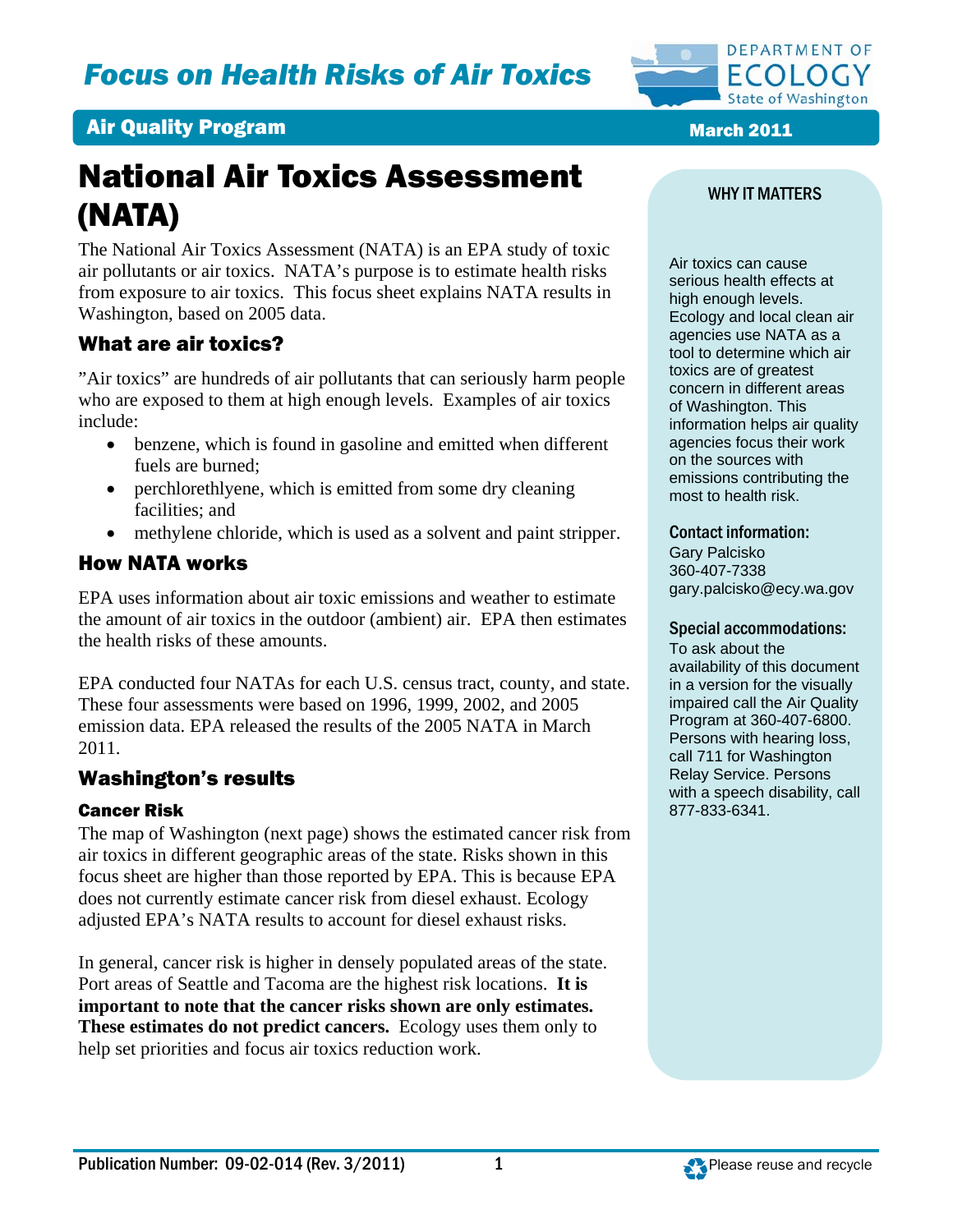**Air Quality Program March 2011** 



### Estimated Cancer Risk from Air Toxic Exposures (Includes Diesel Exhaust) – NATA 2005

- "Risk per million" means the number of excess cancers that might result if one million people were continuously exposed over a 70-year lifetime. "Excess cancers" are the number of cancers that might result in addition to those normally expected in an unexposed population.
- Risks shown in this map are higher than those reported by EPA. This is because EPA does not currently estimate cancer risk from diesel exhaust. Ecology adjusted EPA's NATA results to account for diesel exhaust risks.

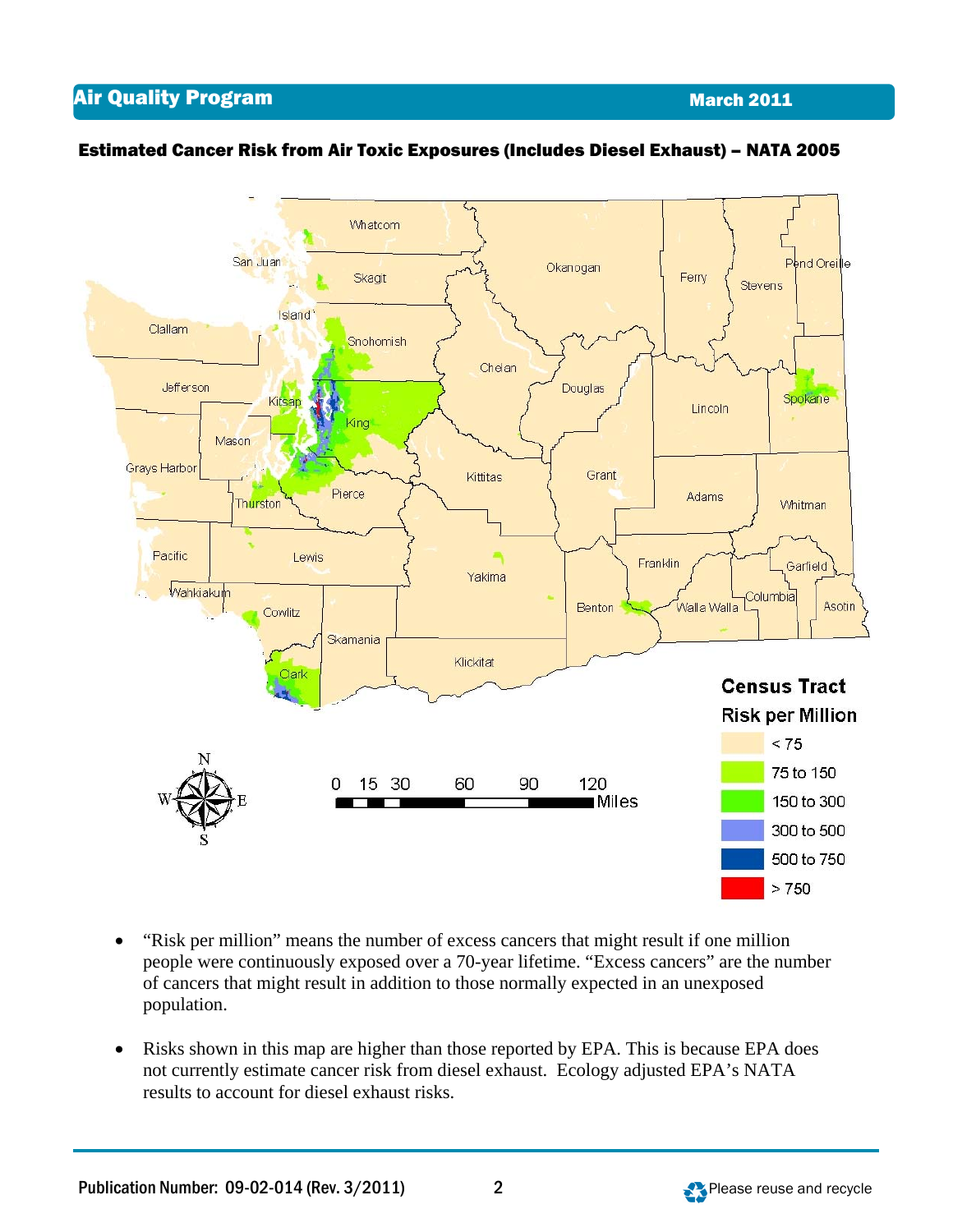#### Key Air Toxics in Washington

The chart below shows the amount of cancer risk that different air toxics cause.



- Diesel particles cause more than 75 percent of the total cancer risk from air toxics. Formaldehyde and benzene make up a large portion of the remaining risk. Polycyclic aromatic hydrocarbons (PAHs) make up about 2 percent of the statewide risk. Banned for most uses in the 1970's, carbon tetrachloride still contributes about 1 percent of the statewide air toxics risk.
- Most diesel particles, formaldehyde, and benzene emissions come from vehicle emissions. A series of complex chemical reactions in the air also form formaldehyde and acetaldehyde. Wood stoves and outdoor burning are the largest sources of PAHs.

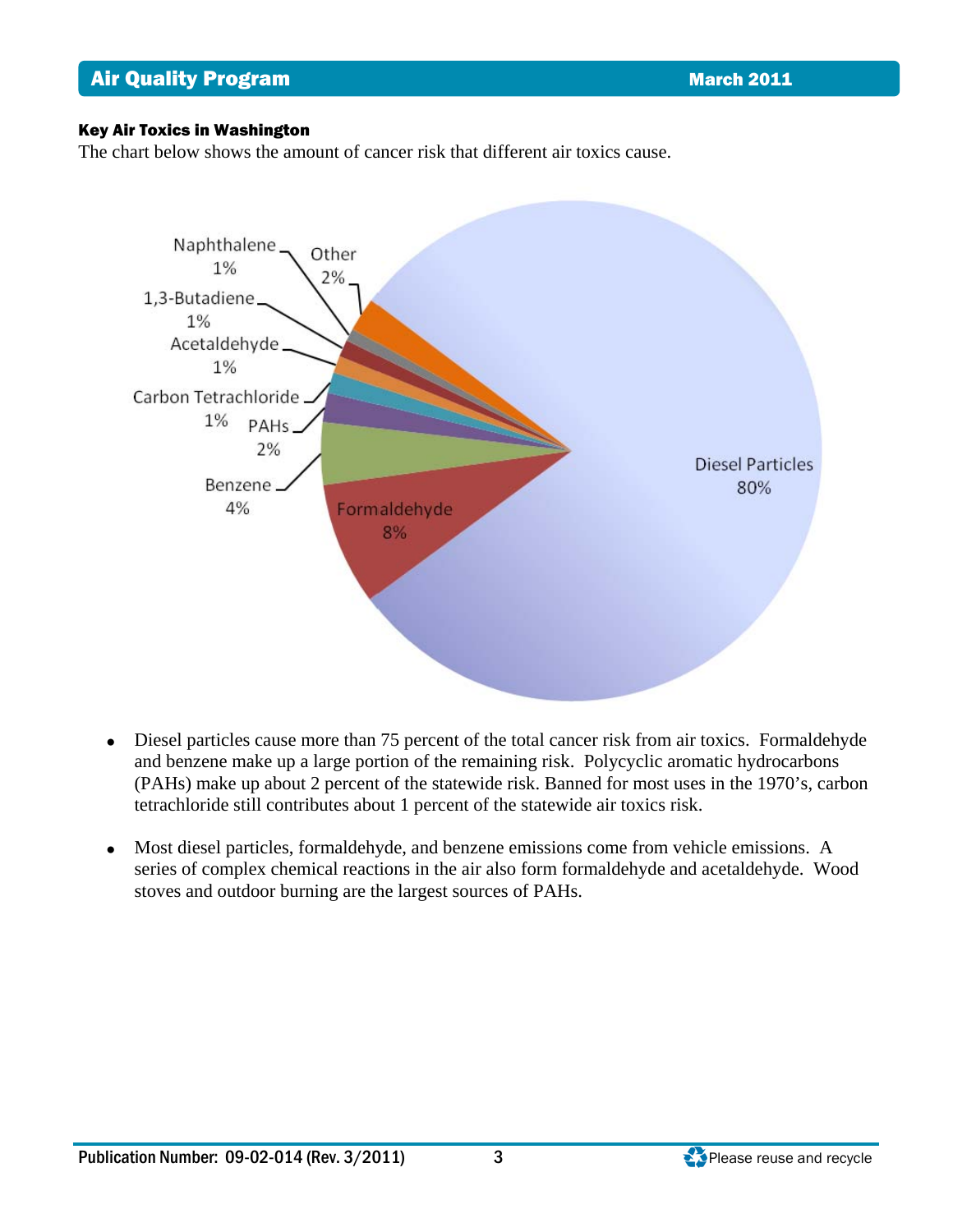#### Key Air Toxic Sources in Washington

The chart below shows the amount of health risk that different air toxics sources contribute. According to NATA, mobile sources create the most health risk. Mobile sources include both on-road sources (such as cars and trucks) and non-road sources (such as trains, planes, and ships). Industrial sources make up only a small percentage of risk overall; however, industrial sources may have more impact in certain neighborhoods than NATA can determine. Even if this were the case, mobile sources are still the main contributor to health risk.



#### Key



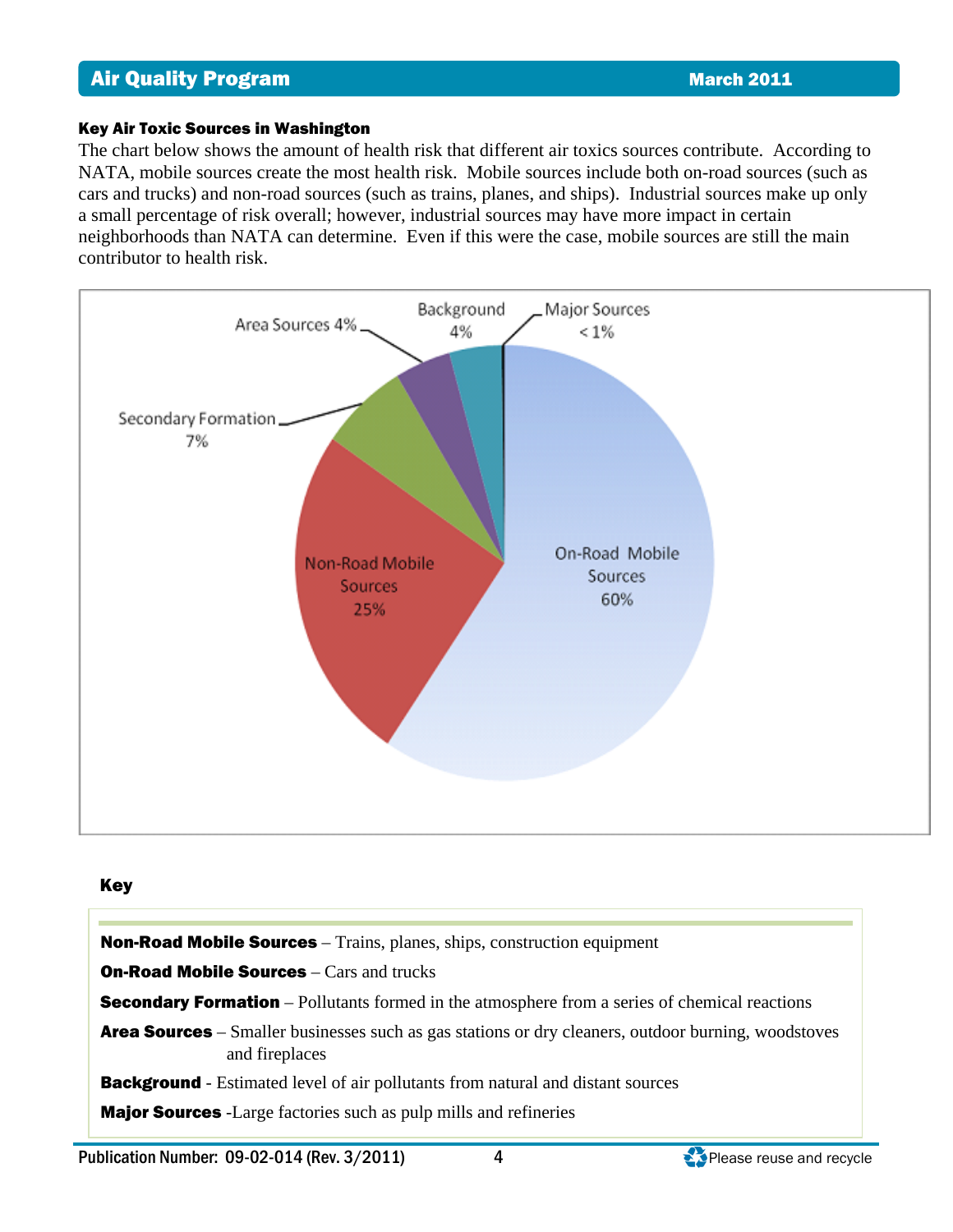#### Non-cancer health effects

According to NATA, not many air toxics cause non-cancer health effects. However, Ecology is still concerned about non-cancer health effects from air pollution, such as:

- decreased lung function,
- headaches.
- heart problems, and
- suppressed immune system.

According to NATA estimates, acrolein is the only air toxic of concern in Washington for non-cancer health effects. It can irritate the eyes and respiratory tract (the parts of your body you use to breathe, from your nose to your lungs). Acrolein is a chemical produced during combustion. Vehicle exhaust and wood burning are the most common sources of acrolein.

## Reducing Exposure to Air Toxics

Ecology uses information from NATA and other sources to determine the best ways to reduce exposure to air toxics. Based on the information we have, we are mainly focusing our efforts on diesel exhaust and burning, both indoor and outdoor. We also continue to work on reducing pollution from gasolinepowered motor vehicles and industrial sources.

### Diesel exhaust reduction efforts

### **Retrofits and cleaner buses**

Ecology's strategy for reducing diesel exhaust focuses on older existing diesel engines (generally pre-2007 model year engines). Although new diesel engines burn much cleaner, older existing engines have a long life span and can continue to harm public health for many years unless we clean them up, too.

Ecology and the state's local clean air agencies have provided funding to retrofit over 6,000 school buses with cleaner technology. Ecology has also provided funding to retrofit over 1,000 public fleet vehicles owned by cities, counties, ports, and transit authorities. The retrofits, combined with ultra-low sulfur diesel fuel, reduce emissions on individual vehicles by 40 to 90 percent. Ecology is also helping some school districts replace their aging school buses with new, clean-running buses.

Ecology has begun to focus on privately owned heavy-duty vehicles and equipment in densely populated areas, such as near urban seaports and in urban neighborhoods. This involves providing funding to retrofit cargo handling equipment, locomotives, and garbage trucks. The private sector makes up 90 percent of the diesel vehicles and equipment in Washington. Reducing the harm from these vehicles will require much more work.

### **Stricter emission standards**

In addition to efforts by your state and local governments, EPA is requiring much stricter diesel exhaust emission standards for new on-road trucks, off- road equipment, locomotives, and some marine vessels. Trucks must meet these standards starting with 2007 models. EPA will phase in these requirements over the next several years for the other categories.

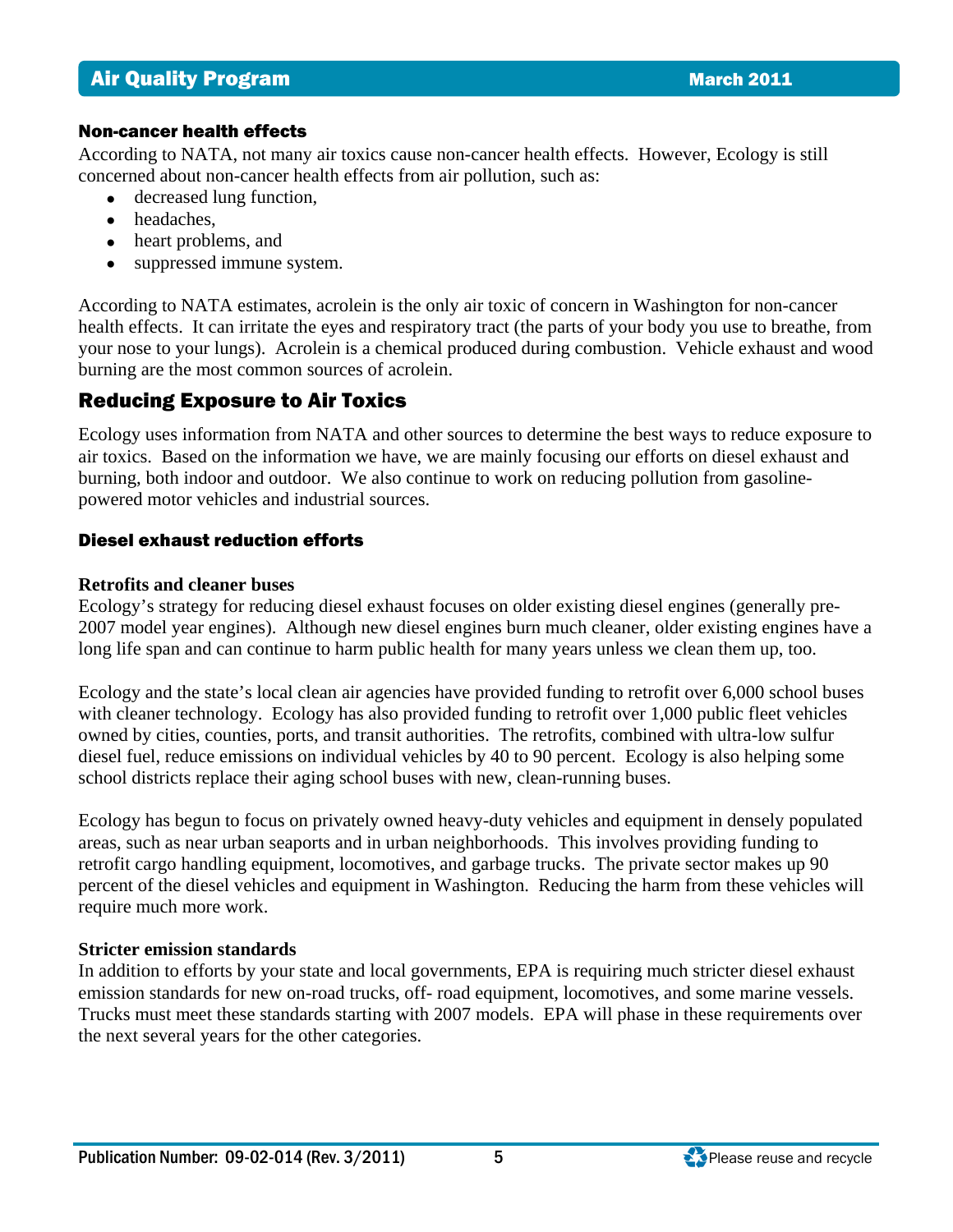#### **Cleaner fuels**

 EPA has required the use of Ultra-Low Sulfur Diesel fuel (ULSD) since 2006 for on-road trucks. EPA will begin phasing in this requirement later for other types of diesel equipment. Lowering the sulfur content in the fuel reduces fine particles and other toxic emissions, even without any additional pollution controls. Using ULSD also makes emission-reducing retrofit technologies work better. For a more complete list of projects that reduce diesel exhaust, please see the table of major projects at: [http://www.ecy.wa.gov/programs/air/cars/diesel\\_exhaust\\_information.htm](http://www.ecy.wa.gov/programs/air/cars/diesel_exhaust_information.htm)

#### Indoor and outdoor burning reduction efforts

Indoor and outdoor burning are the main sources of smoke in Washington. People burn to heat their homes, clear brush from land and forests, and eliminate crop residue from fields and orchards. Ecology and local air quality agencies call burn bans when smoke and other pollutants reach unhealthy levels in certain areas.

### **Burning for home heat**

Washington has some of the nation's strictest emission standards for wood stoves sold in the state. These standards are stricter than EPA's standards. Ecology has also contributed more than \$2 million to programs that change out the oldest, most polluting wood stoves with cleaner burning options in communities where smoke poses a high health risk. Ecology and local air quality agencies are working together on a campaign to educate people about how to reduce the amount of smoke from their wood stoves and fireplaces.

### **Burning vegetation**

Outdoor burning is banned in all [urban growth areas](http://www.ecy.wa.gov/programs/air/aginfo/ugamaps.htm) in Washington. In areas where burning is allowed, it is only legal to burn natural vegetation. Ecology and local air quality agencies encourage people to consider alternatives to burning such as chipping, composting, and mulching.

Garbage burning and burn barrels are illegal everywhere in Washington, and has been for many years.



#### Motor vehicles

### **Clean car standards**

Over the past several years, cleaner fuels and better vehicle design have reduced emissions of air toxics from automobiles. This has helped reduce some air toxics levels in air. For example, benzene levels at Beacon Hill in Seattle have dropped since air monitoring began in 2000.

New vehicles in Washington now must have even stricter pollution controls. Washington is one of several states that have adopted California clean car standards. These standards apply to 2009 and later model year passenger cars, light-duty trucks, and medium-duty passenger vehicles (such as most vans and SUVs). Clean car standards reduce emissions of air toxics such as benzene, formaldehyde, and the pollutants that form ozone (such as volatile organic compounds and nitrogen oxides).